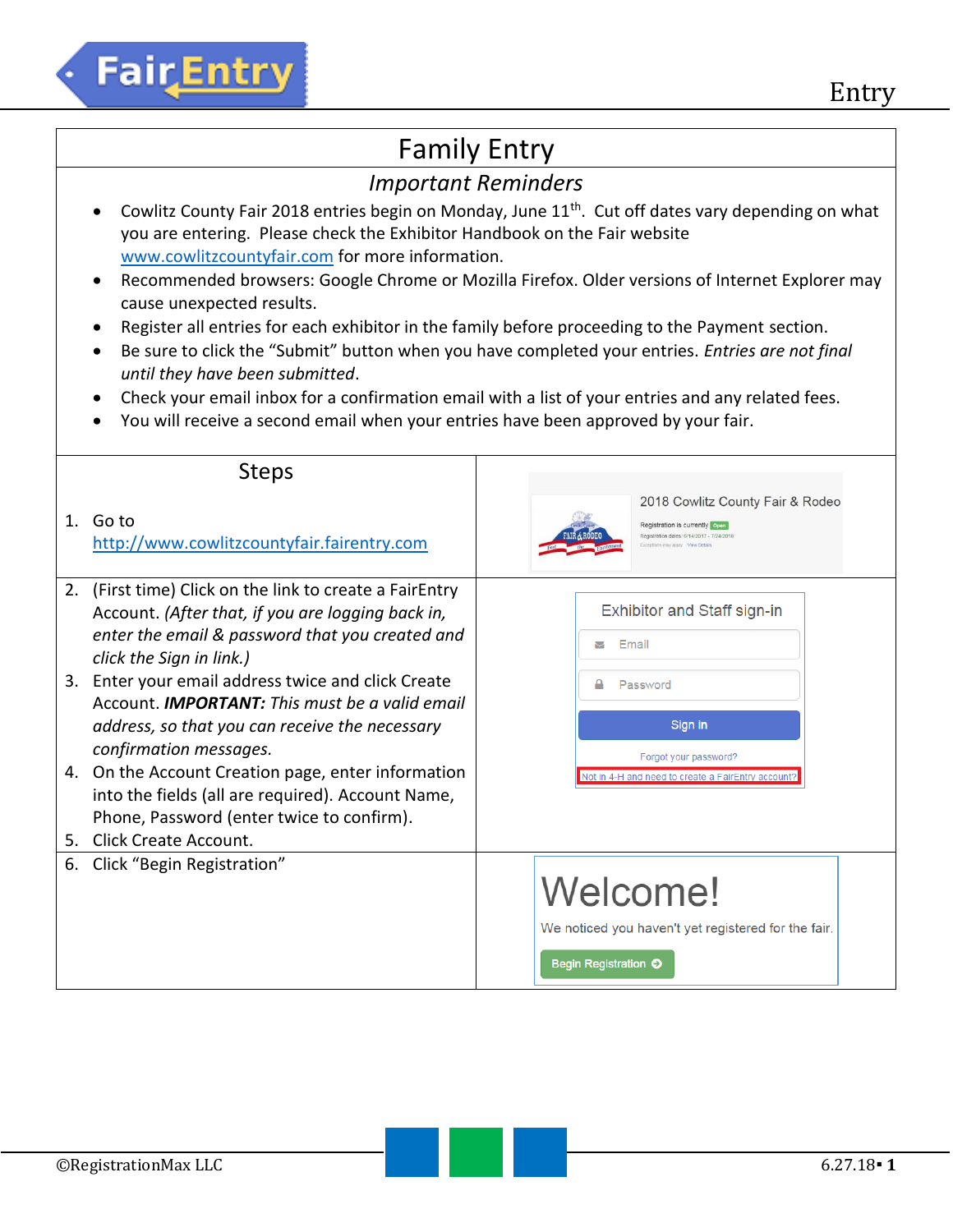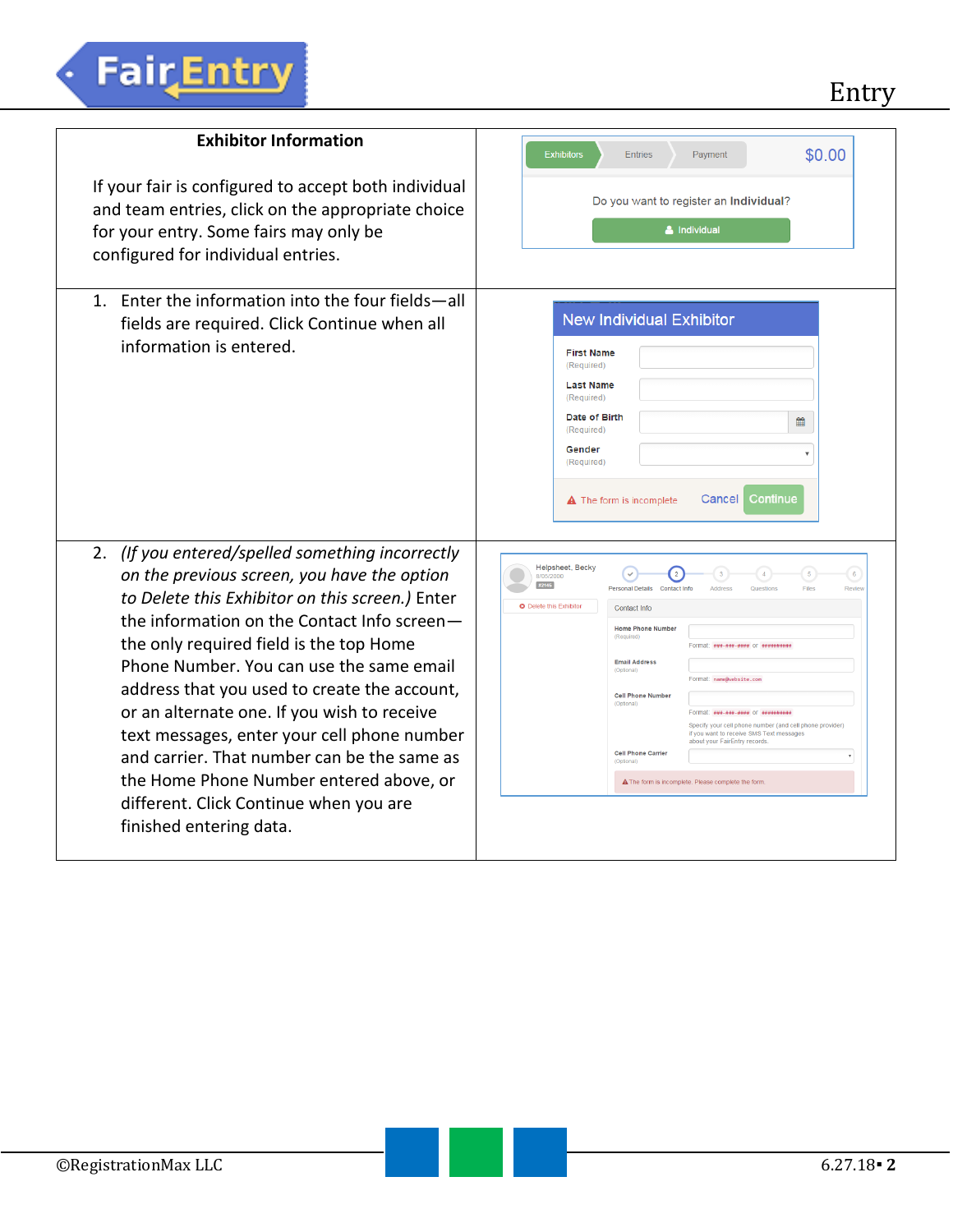## **FairEntry**

3. Enter your mailing address. All fields, except Helpsheet, Becky Address continued, are required. As the on- $\odot$  $\Theta$  $\odot$  $\left( \begin{array}{c} 4 \end{array} \right)$  $\left( 5\right)$  $\left( 6\right)$  $#2145$ Personal Details Contact Info Address  $\sqrt{2}$ Questions Files **Dovie** screen help states, the address entered here O Delete this Exhibitor Address will be used for mailing premium checks, etc. **O** The exhibitor's address is very important! Click Continue when all information is If this exhibitor will be receiving checks from the fa those checks will be mailed to the address entered her entered correctly. **Address Address continued** 4. If your fair set up custom fields/questions for City<br>(Required) you to answer, those will be step 4 on the State progress bar at the top. Answer any Zip Code questions, and click Continue. Continue **O** 5. If your fair requires you to upload any files for your entry, those will be step 5 on the progress bar. Upload requested files, and click Continue. 6. Review your exhibitor information. If any Helpsheet, Becky  $\odot$  $\odot$  $\bf{O}$  $\odot$  $\odot$ information is incorrectly, click the green Edit  $#2145$ Personal Details Contact Info Address Question button in the appropriate group to change it. **O** Delete this Exhibitor Please review the exhibitor registration. ക When all information is correct, click Continue to Entries.Personal Details Edit Contact Info Edit First Name Becky Email Last Name Helpsheet Home Phone 555-123-4444 Date of Birth 8/05/2000 **Cell Phone** Gender Female **Cell Phone Carrier**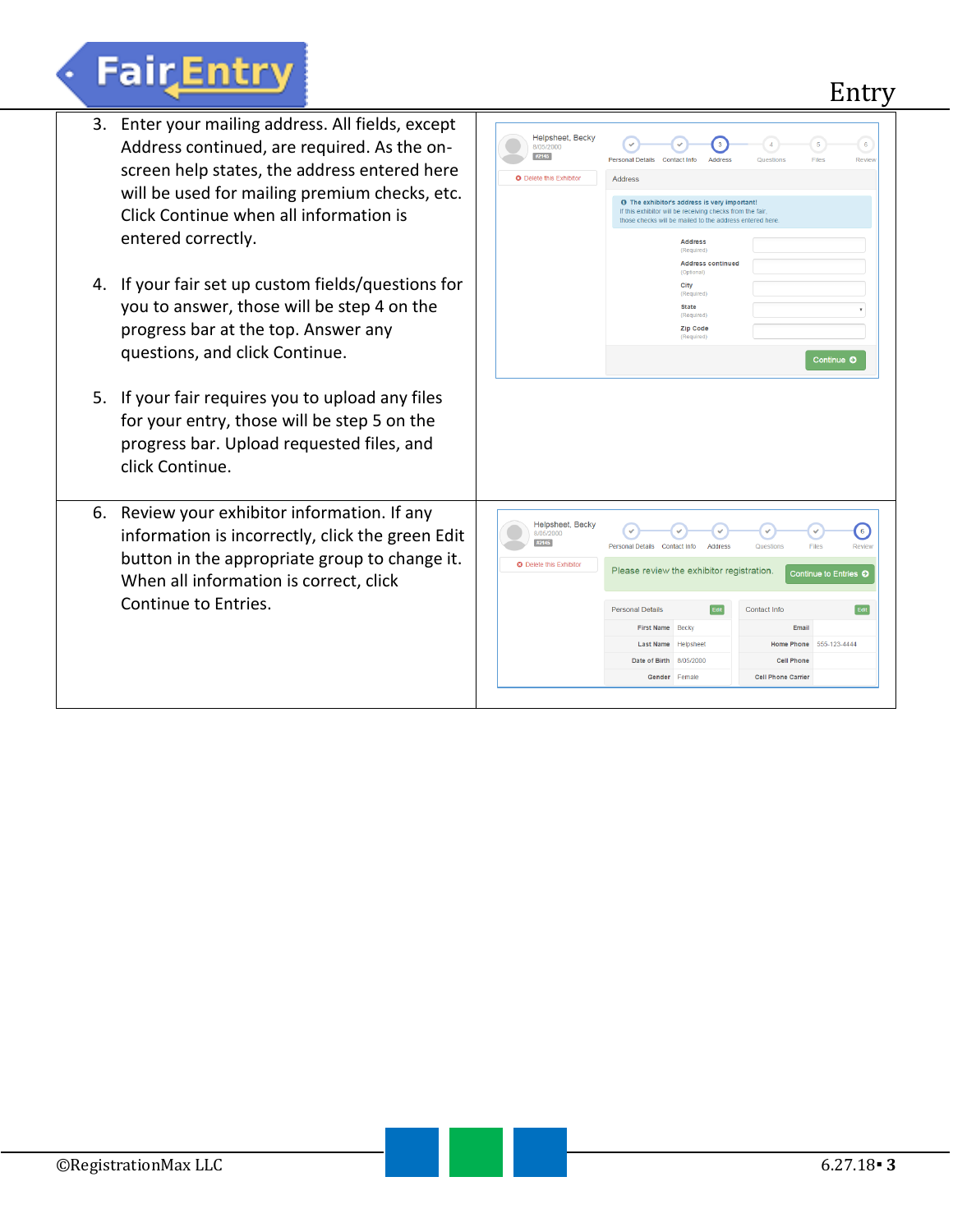#### **Creating Entries**

Each exhibitor can have multiple entries. One entry must be made for each item, animal, class, etc. For example, if an exhibitor is bringing 2 photographs, two entries into the photography class must be created. If an exhibitor is showing one horse in 5 events, five class entries must be created. Once all entries have been created for the first exhibitor, you have the choice of creating another exhibitor in this family (and entries) or proceeding to check-out (submitting the entries, whether or not fees are charged).

| 1. Click Add an Entry beside the correct<br>exhibitor (if more than one has been<br>created).                                                                                                                                                                                                                                                                                                                                                                                                                                                                                                                                                | <b>Exhibitors</b><br>\$0.00<br><b>Entries</b><br>Payment<br>There are 0 entries belonging to 1 exhibitor in this invoice<br>Add an Entry<br>Helpsheet, Becky<br>0 Entries                                                                                                                                                                                                                              |
|----------------------------------------------------------------------------------------------------------------------------------------------------------------------------------------------------------------------------------------------------------------------------------------------------------------------------------------------------------------------------------------------------------------------------------------------------------------------------------------------------------------------------------------------------------------------------------------------------------------------------------------------|--------------------------------------------------------------------------------------------------------------------------------------------------------------------------------------------------------------------------------------------------------------------------------------------------------------------------------------------------------------------------------------------------------|
| 2. Click Select beside the first department you<br>wish to enter. Any departments that are not<br>available for entry will be noted as "Not<br>Available" with a short explanation.<br>3. After you select a department, you will see a<br>list of divisions to select from, and then a list<br>of available classes. Also notice that there are                                                                                                                                                                                                                                                                                             | <b>Starting an Entry</b><br>Select a Department to continue<br>3100 - Rabbits<br>Select $\bullet$<br>Select $\bullet$<br><b>Beef</b><br>Not Available<br><b>Clothing Event</b>                                                                                                                                                                                                                         |
| blue "Change" links in case you mistakenly<br>select an incorrect department, division, or<br>class.<br>4. After you have selected the class, click the<br>green Continue button.                                                                                                                                                                                                                                                                                                                                                                                                                                                            | This exhibitor may not enter into this Department because:<br>> Registration is not open (6/6/2016-8/30/2016)                                                                                                                                                                                                                                                                                          |
| 5. If this is an animal class entry, you may be<br>required to specify which animal will be<br>exhibited in this class; that may be optional;<br>or you may NOT be able to specify the animal<br>at entry time. If you are able to do that, you<br>will see the option to "Add an animal".<br>6. Fill in all of the fields with information about<br>the animal you intend to exhibit. Click Create<br>and Add Animal when finished.<br>7. If the animal information was entered<br>incorrectly, you have the option to either<br>Remove From Entry (creating a new animal)<br>or Edit Animal Details. When it's correct, click<br>Continue. | <b>Entry #266</b><br>$\left( 1\right)$<br>$\begin{pmatrix} 3 \end{pmatrix}$<br>$\overline{2}$<br>Animals<br>Questions<br>Review<br>Helpsheet, Becky<br>8/05/2000<br>#2145<br><b>Entry Animals</b><br><b>Department</b> Beef<br>There is no animal in this slot<br><b>O</b> Add an animal<br><b>Division</b><br>201: Breeding Beef<br>Class<br>20121: Angus<br>Continue O<br><b>Q</b> Delete this Entry |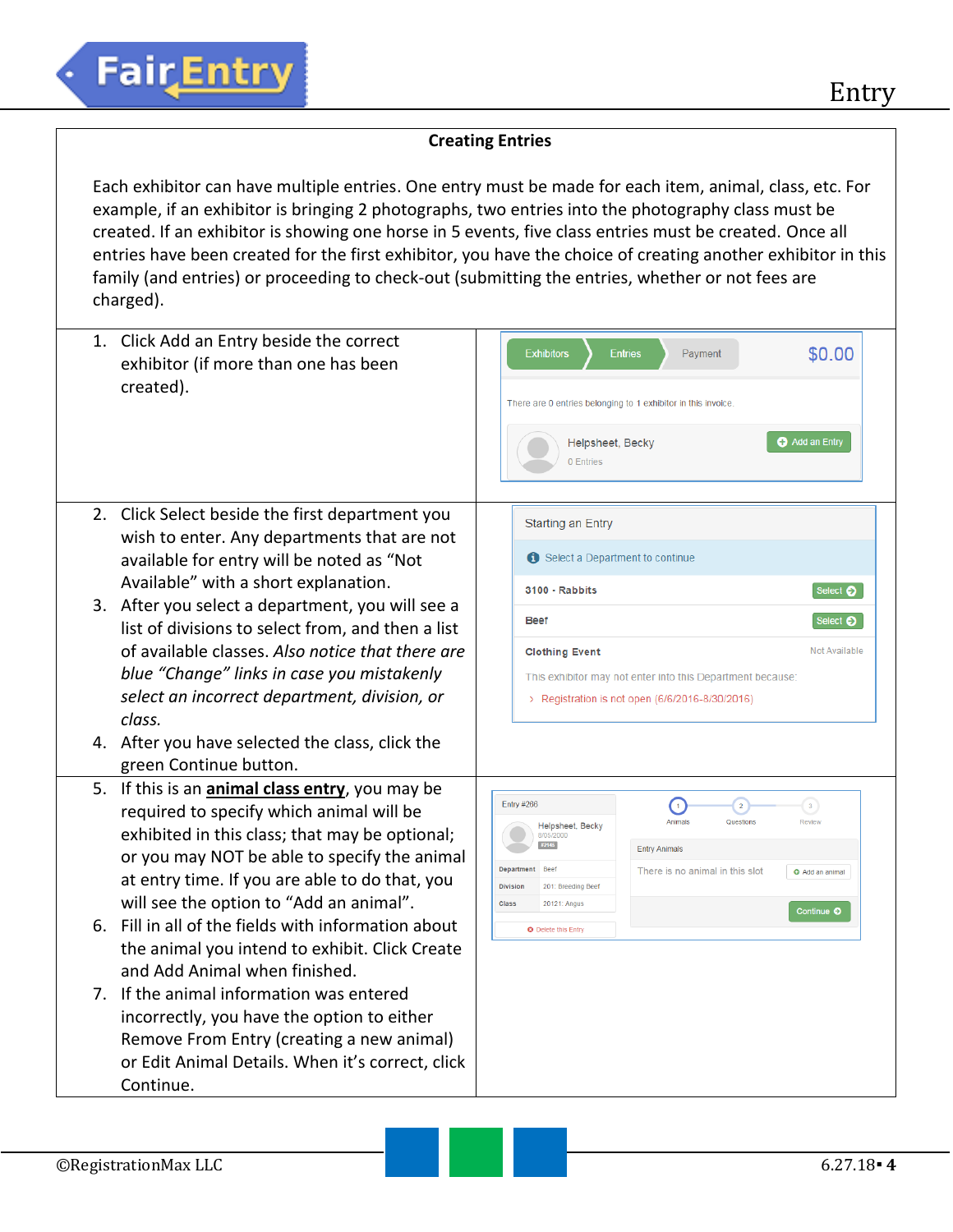# Fair Entry

| 8. Any questions or file uploads related to entry<br>in this class will be next. Click Continue after<br>answering those questions or uploading<br>documents.<br>9. The Review screen allows you to double<br>check this entry for accuracy, and make any<br>changes necessary. When the information is<br>correct, click Continue and that class entry is<br>complete.                                                                                                  |                                                                                                                                                                                                                                                                                                                                                                                            |
|--------------------------------------------------------------------------------------------------------------------------------------------------------------------------------------------------------------------------------------------------------------------------------------------------------------------------------------------------------------------------------------------------------------------------------------------------------------------------|--------------------------------------------------------------------------------------------------------------------------------------------------------------------------------------------------------------------------------------------------------------------------------------------------------------------------------------------------------------------------------------------|
| 10. When each class entry is complete, you have<br>3 choices for what to do next:<br>a. If all class entries have been<br>completed for one exhibitor, you can<br>Register another Exhibitor in this<br>family.<br>b. If this exhibitor has more class entries<br>to make, you can Add another Entry<br>for this Exhibitor.<br>c. If all entries for all exhibitors in the<br>family have been completed,<br>Continue to Payment to finalize and<br>submit your entries. | \$2.00<br><b>Exhibitors</b><br><b>Entries</b><br>Payment<br>What do you want to do next?<br>Helpsheet, Becky<br>8/05/2000<br>#2145<br>Register another Exhibitor<br>Add another Entry for this Exhibitor<br>C Continue to Payment                                                                                                                                                          |
| 11. Review your entries for completeness and<br>accuracy. Notice the Summary and Detail<br>buttons at the top of the list on the right. If<br>there are errors, click on the green Entries<br>section at the top of the page. Click Continue<br>when all information is correct.                                                                                                                                                                                         | \$2.00<br><b>Exhibitors</b><br><b>Entries</b><br>Payment<br>$\left( 1\right)$<br>$\mathbf{3}$<br>$\overline{2}$<br><b>Review</b><br><b>Payment Method</b><br>Confirm<br>Invoice<br>Summary Detail<br>Individual Exhibitor: Becky Helpsheet<br><b>Exhibitor Fee</b><br>\$2.00<br>Entry #266: Food and Nutrition / Cooking 101 / One loaf banana bread<br><b>Total: \$2.00</b><br>Continue O |